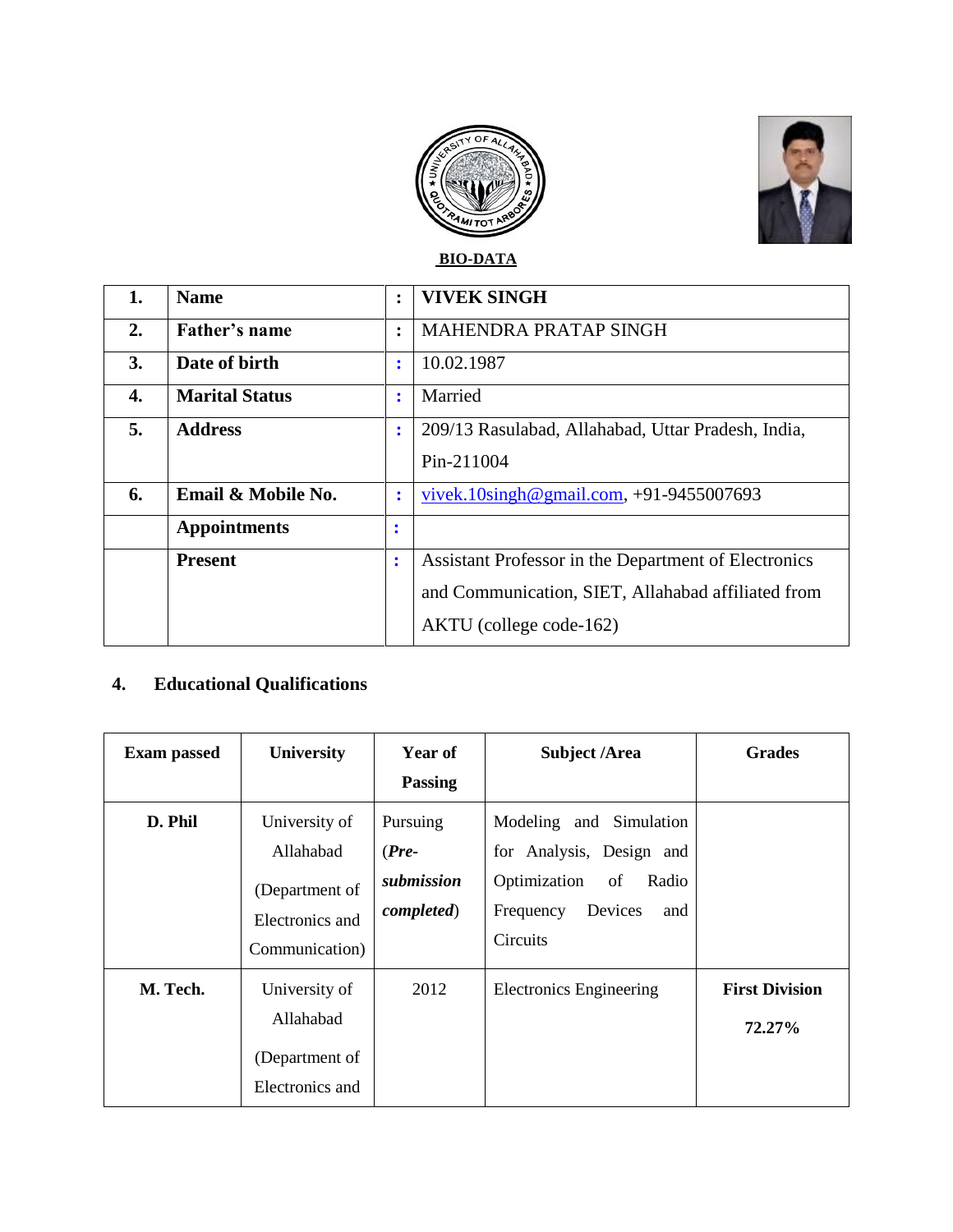|                                                                                      | Communication)                                  |      |                                                                              |                                  |  |  |  |  |
|--------------------------------------------------------------------------------------|-------------------------------------------------|------|------------------------------------------------------------------------------|----------------------------------|--|--|--|--|
| <b>B.</b> Tech.                                                                      | <b>Uttar Pradesh</b><br>Technical<br>University | 2009 | Electronics<br>and<br>Communications                                         | <b>First Division</b><br>70.24%  |  |  |  |  |
| <b>Intermediate</b>                                                                  | U.P. Board                                      | 2004 | Science<br>(Physics,<br>Chemistry, Mathematics)                              | <b>First Division</b><br>70.20%  |  |  |  |  |
| <b>High School</b>                                                                   | U.P. Board                                      | 2002 | Hindi,<br>English,<br>Science,<br>Social<br>Science,<br>Mathematics, Drawing | <b>Second Division</b><br>52.17% |  |  |  |  |
| <b>5. Other Academic Achievements</b>                                                |                                                 |      |                                                                              |                                  |  |  |  |  |
| Qualified UGC-NET National Eligibility Test for Assistant Professor in 2012 and 2013 |                                                 |      |                                                                              |                                  |  |  |  |  |
| Qualified GATE 2010 Examination                                                      |                                                 |      |                                                                              |                                  |  |  |  |  |

### **6. Teaching & Research Experience** : **About 6 years**

#### **7. List of Publications**

### **Journal: (SCI & SCIE Indexed)**

- 1. **Vivek Singh**, B. Mishra, P. N. Tripathi, and R. Singh, "A compact quad-band microstrip antenna for S and C-band applications," Microwave and Optical Technology Letters., vol. 58, no. 6, pp. 1365–1369, Jun. 2016.
- 2. **Vivek Singh,** B. Mishra, A. K. Dwivedi and R. Singh, "Inverted L-Notch Loaded Hexa Band Circular Patch Antenna for X, Ku/K Band Applications" Microwave and Optical Technology Letters., vol. 60, no. 8, pp. 2081–2088, 2018.
- 3. B. Mishra, **Vivek Singh**, and R. Singh, "Dual and wide-band slot loaded stacked microstrip patch antenna for WLAN/WiMAX applications," *Microsystem Technologies.*, vol. 23, no. 8, pp. 3467–3475, Aug. 2017.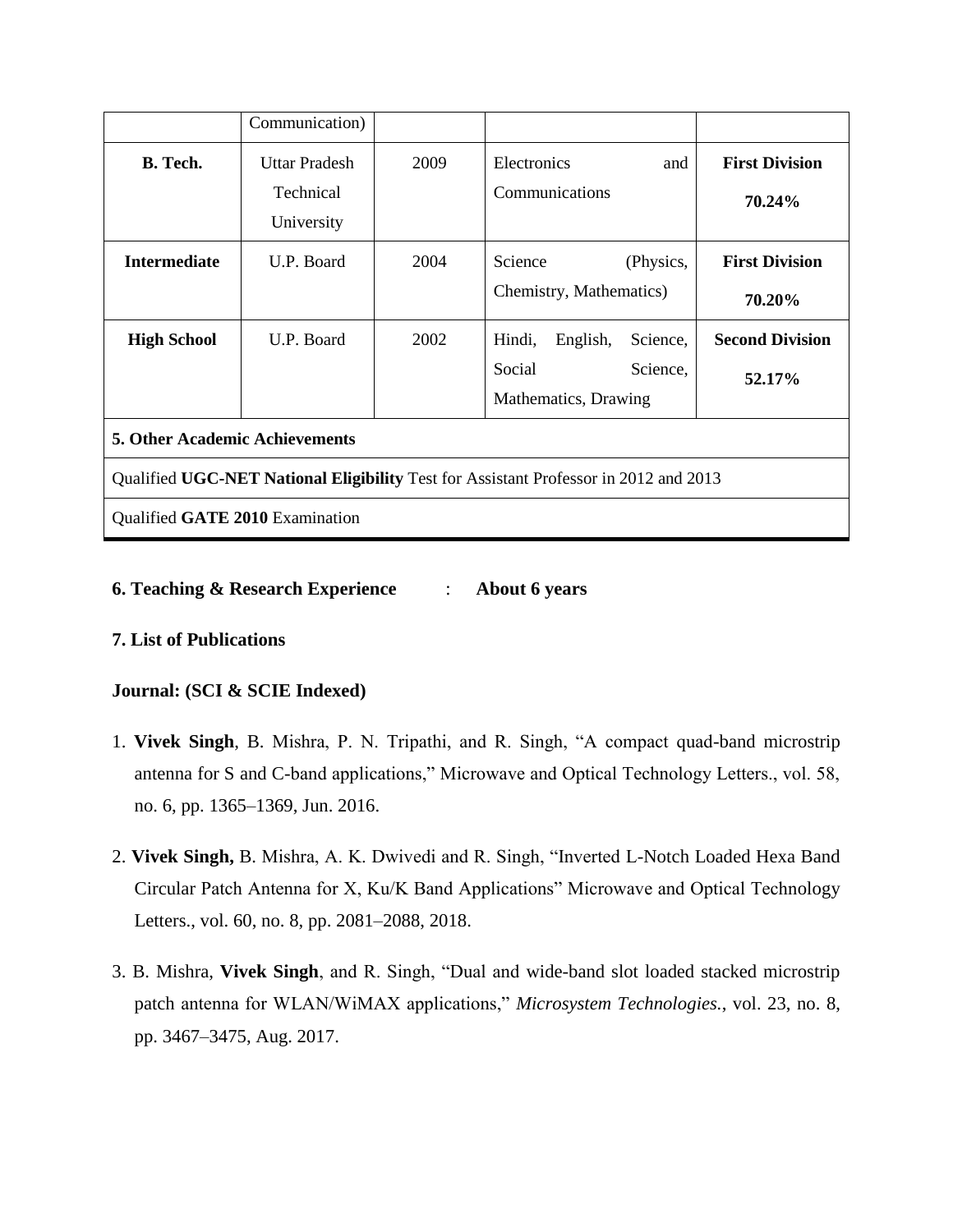- 4. B. Mishra, **Vivek Singh**, R. K. Singh, N. Singh and R. Singh, "A compact UWB patch antenna with defected ground for Ku/K band applications," *Microwave and Optical Technology Letters.*, vol. 60, no. 1, pp. 1-6, 2017.
- 5. B. Mishra, **Vivek Singh**, and R. Singh, "Gap Coupled Dual Band Petal Shape Patch Antenna for WLAN / WiMAX Applications". Advances in Electrical and Electronic Engineering (AEEE), vol. 16, no. 2, pp. 185–198, 2018.

#### **Journal: (SCOPUS Indexed)**

- 6. **Vivek Singh**, B. Mishra, A. K. Pandey, A. K. Patel, S. Yadav and R. Singh, "Triple band CPW fed monopole leaf shaped patch antenna," Int. J. Commun. Antenna Propag., vol. 7, no. 2, pp. 135–141, 2017.
- 7. B. Mishra, **Vivek Singh**, C. Jha, A. K. Pandey, and R. Singh, "Microwave band pass filter synthesis using coupled inductor for ISM band applications," Int. J. Applied Eng. Res., vol. 12, no. 11, pp. 2862–2867, 2017.

#### **Journal: (UGC Indexed)**

- 8. **Vivek Singh**, G. Chandra, R. Singh, "Slit Loaded Dual Wideband Microstrip Patch Antenna," International Journal of Advanced Computer Engineering and Communication Technology (IJACECT), vol. 4, no. 3, pp. 20-22, 2015.
- 9. **Vivek Singh**, Chandrabhan, G. Chandra, R. Singh, "Circular Ring Loaded Monopole Dual Band Patch Antenna," International Journal of Computer Application (IJCA), Vol. 6, Issue 1, pp. 106-108, 2016.
- 10. B. Mishra, **Vivek Singh**, A. Dwivedi, and R. Singh, "Dual band microstrip patch antenna with double-sided notch," Int. J. Computer Application., vol. 6, no. 1, pp. 106–108, 2016. (Journal no-64190 & Serial no-3)
- 11. Aditya Kumar Singh, Kamal Prakash Pandey, **Vivek Singh,** "Representation and Conversion of Line Coding using Mealy Sequential Network," International Journal of Emerging Trends in Engineering and Development, vol. 1, Issue 6, pp. 76-81, 2016.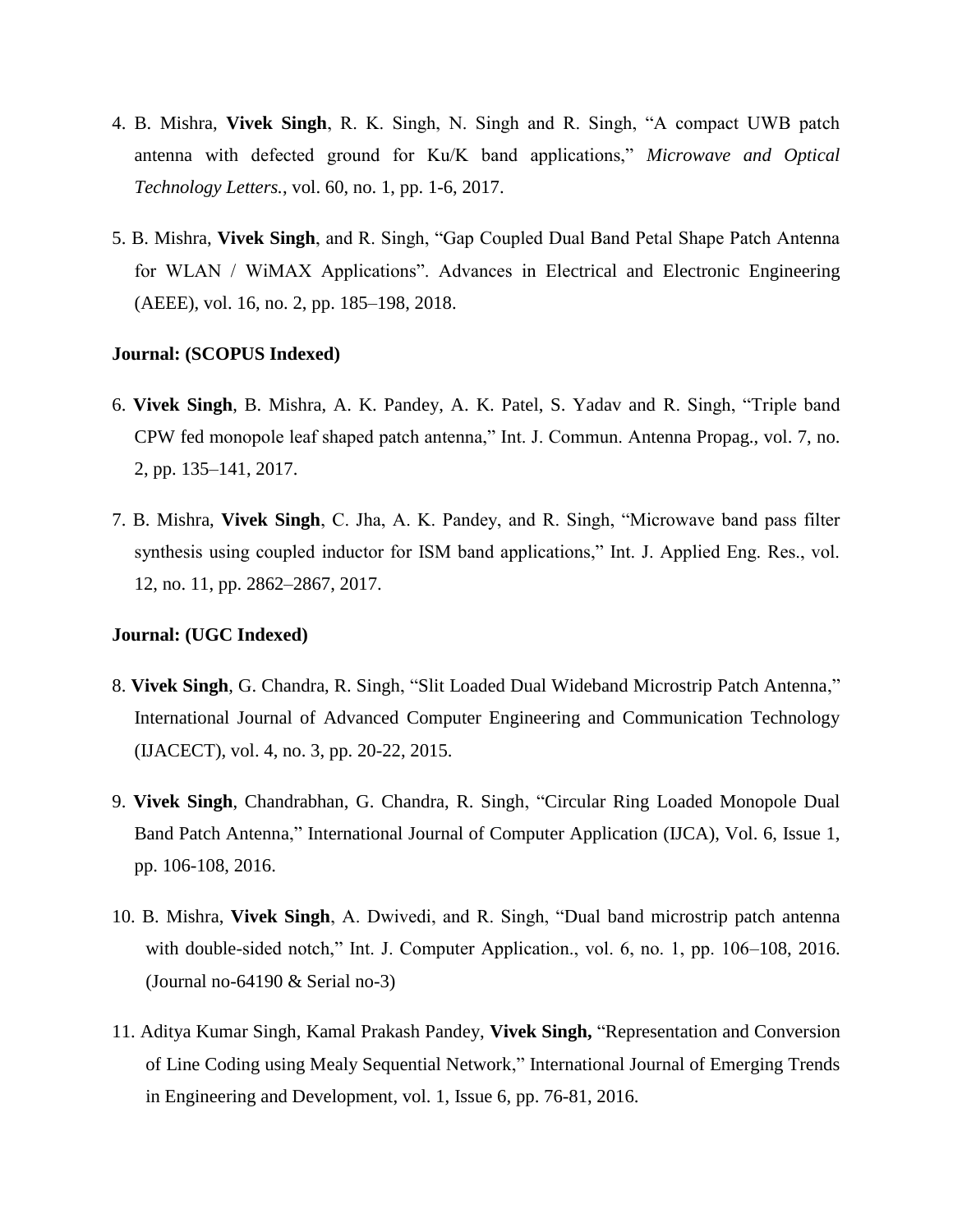12. **Vivek Singh** and B. Mishra, "FPGA implementation of various lines coding technique for efficient transmission of digital data in communication," Int. J. of Res. in Engineering and Technology, Vol. 3, Issue 4, pp. 60-63. 2014.

#### **Book Chapter: (SCOPUS Indexed)**

- 13. B. Mishra, **Vivek Singh**, A. K. Dwivedi, A. K. Pandey, A. Sarwar, and R. Singh, "Slots loaded multilayered circular patch antenna for Wi-Fi/WLAN applications," Computing and Network Sustainability., Lecture Notes in Networks and Systems 12 (Springer), pp. 49–59, 2017. DOI 10.1007/978-981-10-3935-5\_6 2017.
- 14. B. Mishra, **Vivek Singh**, and R. Singh, "Gap Coupled Swastika Shaped Patch Antenna for X and Ku-band Applications," Optical and Wireless Technologies., Lecture Notes in Electrical Engineering (Springer), 2017, ISBN: 978-9811073946 (In press).

#### **Conference Proceedings: Full Papers in IEEE**

- 15. **Vivek Singh**, B. Mishra, and R. Singh, "A compact and wide band microstrip patch antenna for X-band applications," in 2015 Second International Conference on Advances in Computing and Communication Engineering, 2015, pp. 296–300.
- 16. B. Mishra, **Vivek Singh**, and R. Singh, "Design, analysis and simulation of microwave coupler," in 2015 International Conference on Signal Processing and Communication (ICSC), 2015, pp. 370–373.
- 17**.** Chandrabhan, **Vivek Singh**, B. Mishra, R. Singh, "A Dual band Double Inverted L-Slots Microstrip Patch Antenna," Second International Conference on Advances in Computing and Communication Engineering(ICACCE), 2015, pp. 88-89.

#### **Communicated Papers: (SCI Indexed)**

18. **Vivek Singh**, B. Mishra and R. Singh, "Anchor Shape Gap Coupled Patch Antenna for WiMAX and WLAN Applications" International Journal for Computation and Mathematics in Electrical and Electronic Engineering (COMPEL).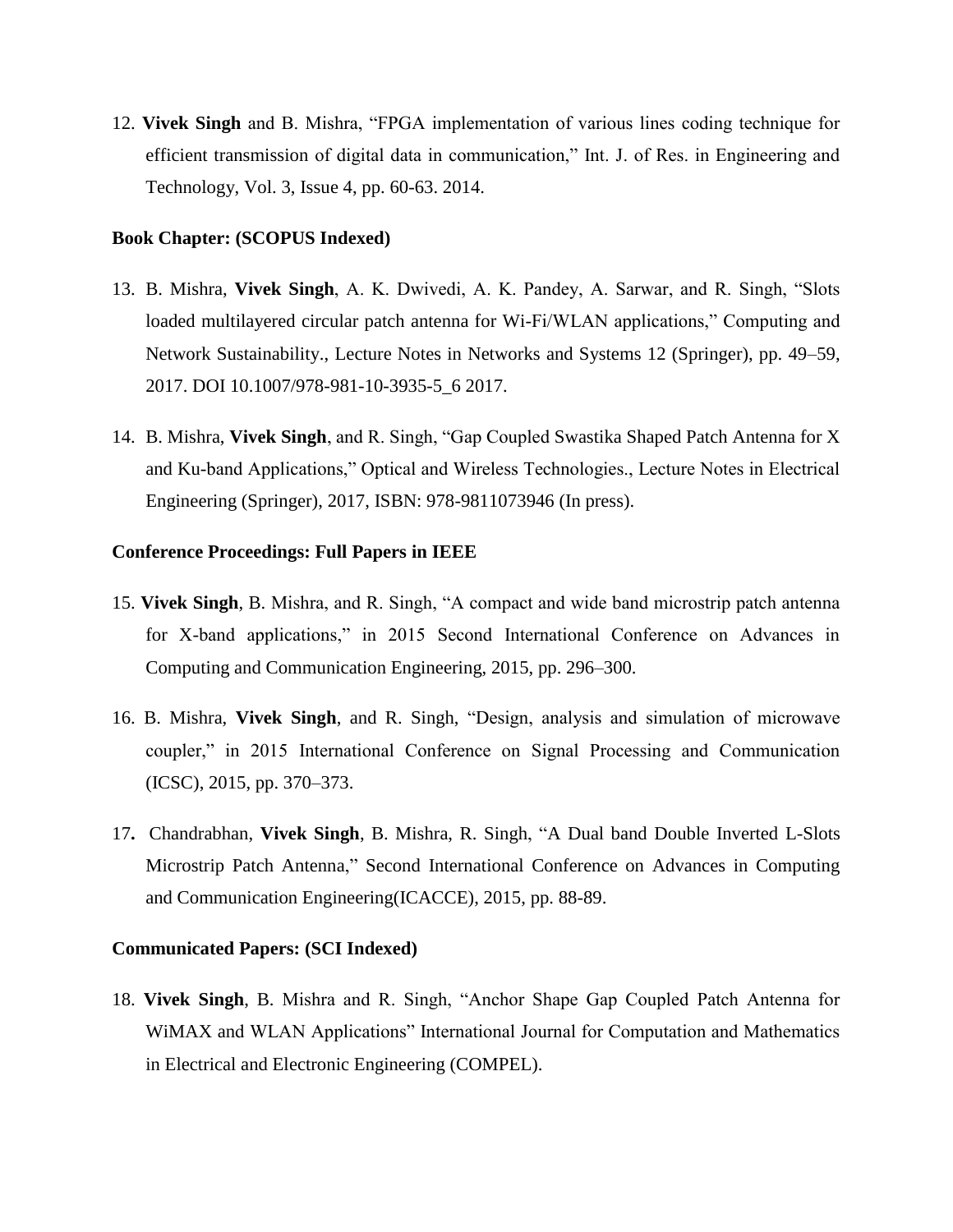- 19. **Vivek Singh**, B. Mishra, R. Singh, "Dual-wideband Semi-circular Patch Antenna for Ku/K Band Applications," Microwave and Optical Technology Letters.
- 20. B. Mishra, **Vivek Singh** and R. Singh, "A comprehensive review of English alphabet shaped patch antennas: Design of English alphabet H-shape gap coupled antenna for wireless applications." Proceedings of the National Academy of Sciences, India Section A: Physical Sciences.

### **8. List of Seminars/ Conference/ Workshops/ Training programmes, attended.**

- [1]. International Conference on Signal Processing and Communication 2015 (Sponsored by IEEE).
- [2]. International Conference on Advances in Computing and Communication Engineering (Sponsored by) IEEE Computer Society).
- [3]. International Conference on Recent Trends in Engineering and Material Sciences (ICEMS -2016), (Sponsored By) Elsevier.
- [4]. Program coordinator of a National Seminar on Wireless Communication System Design (WCSD-2016) in association with IETE at SIET, Allahabad.
- [5]. Embedded system training program of duration 4 months.
- [6]. National Workshop on Electronic system Design and Manufacturing at IIIT Allahabad.
- [7]. 6 weeks vocational training in Broad band System at Broadband Switch room CTO, Allahabad.
- [8]. VHDL training program at CETPA Infotech Pvt. Ltd.
- [9]. Workshop on Multiphysics Simulation Using COMSOL organized by MNNIT Allahabad.